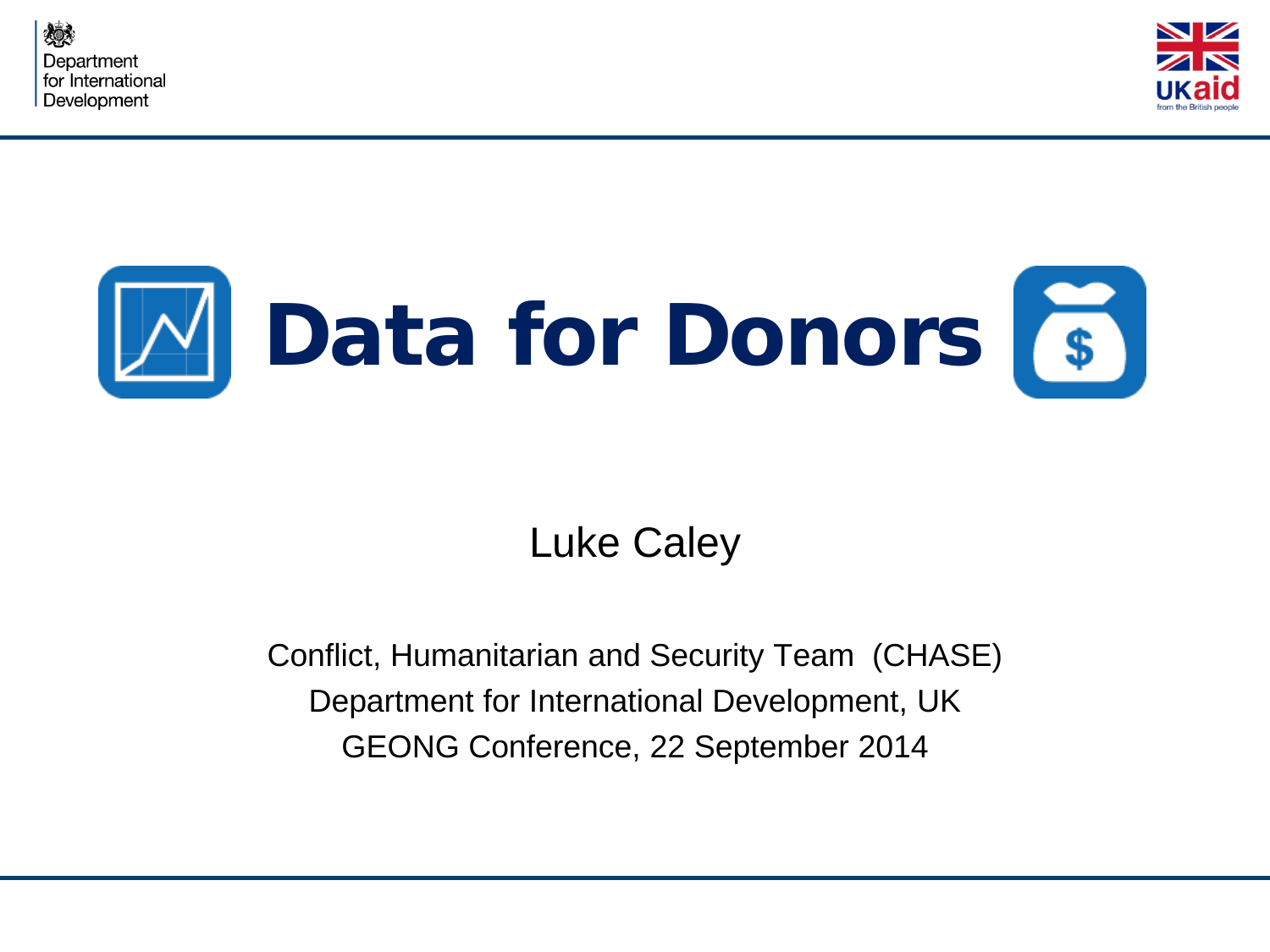



# **DFID policy background**

- Key themes of the *HERR* included the need to
	- **ensure accountability to affected communities;** and
	- **make better use of science in predicting and preparing for natural disasters**
- Increasing focus on preparedness and resilience
- Major changes to humanitarian financing: multi-year programmes for protracted crises; rapid response facility for NGOs; START Fund, increasing use of cash transfer

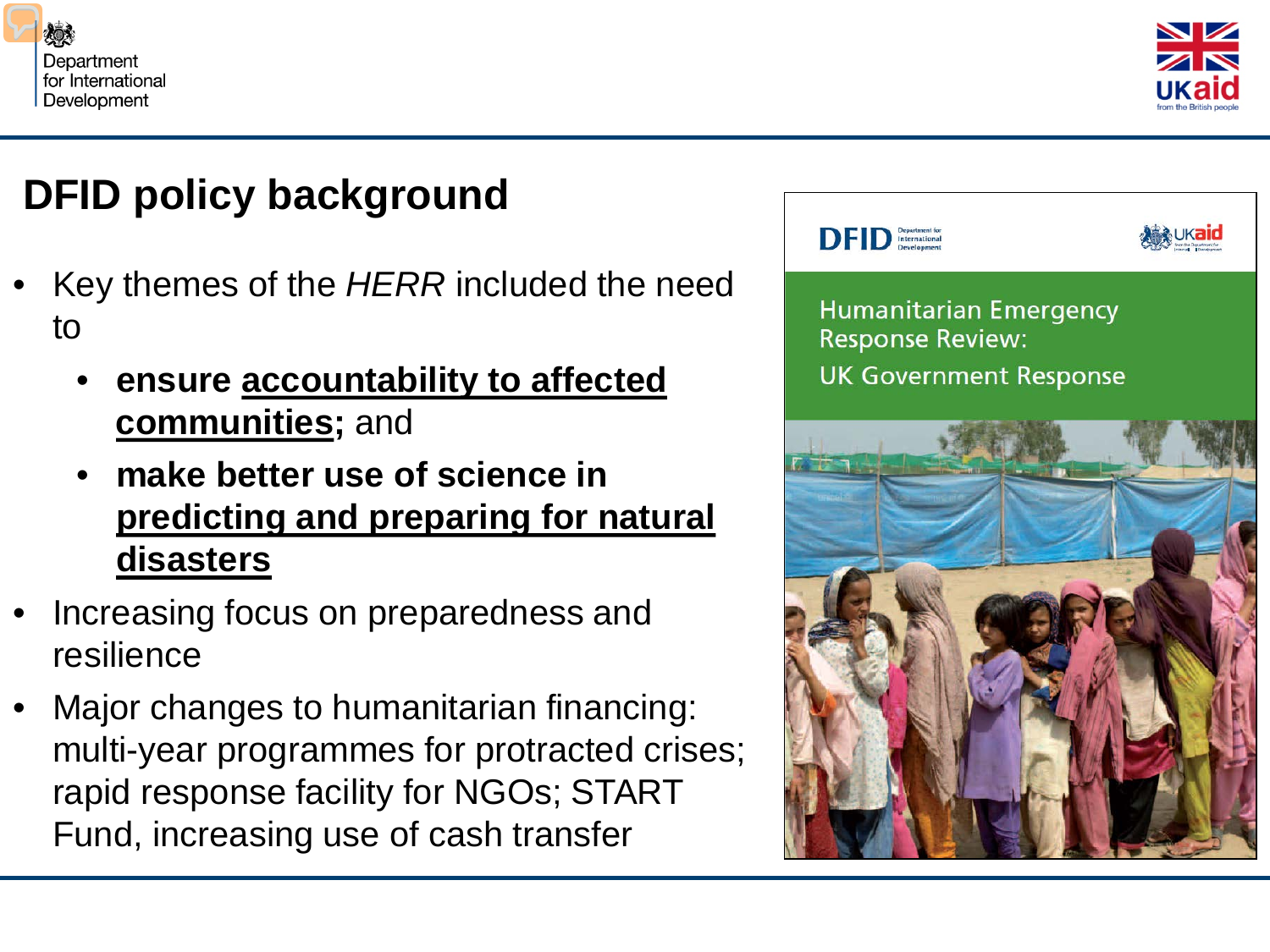



# **Reaffirming our commitment in 2014…**

WBG-IMF Spring Meetings Resilience Dialogue, April 2014

*"Need-driven aid and creating a more accountable, transparent and demand driven humanitarian system, in which the people we assist increasingly drive how we work"* 

*"As humanitarian need grows it is clear we need to find new and innovative approaches, building a 21st Century approach to disasters"* 



- Innovative **early warning systems** that improve communication and coordination for response
- **Monitoring systems** to track disasters and their impacts
- Detailed **risk assessments**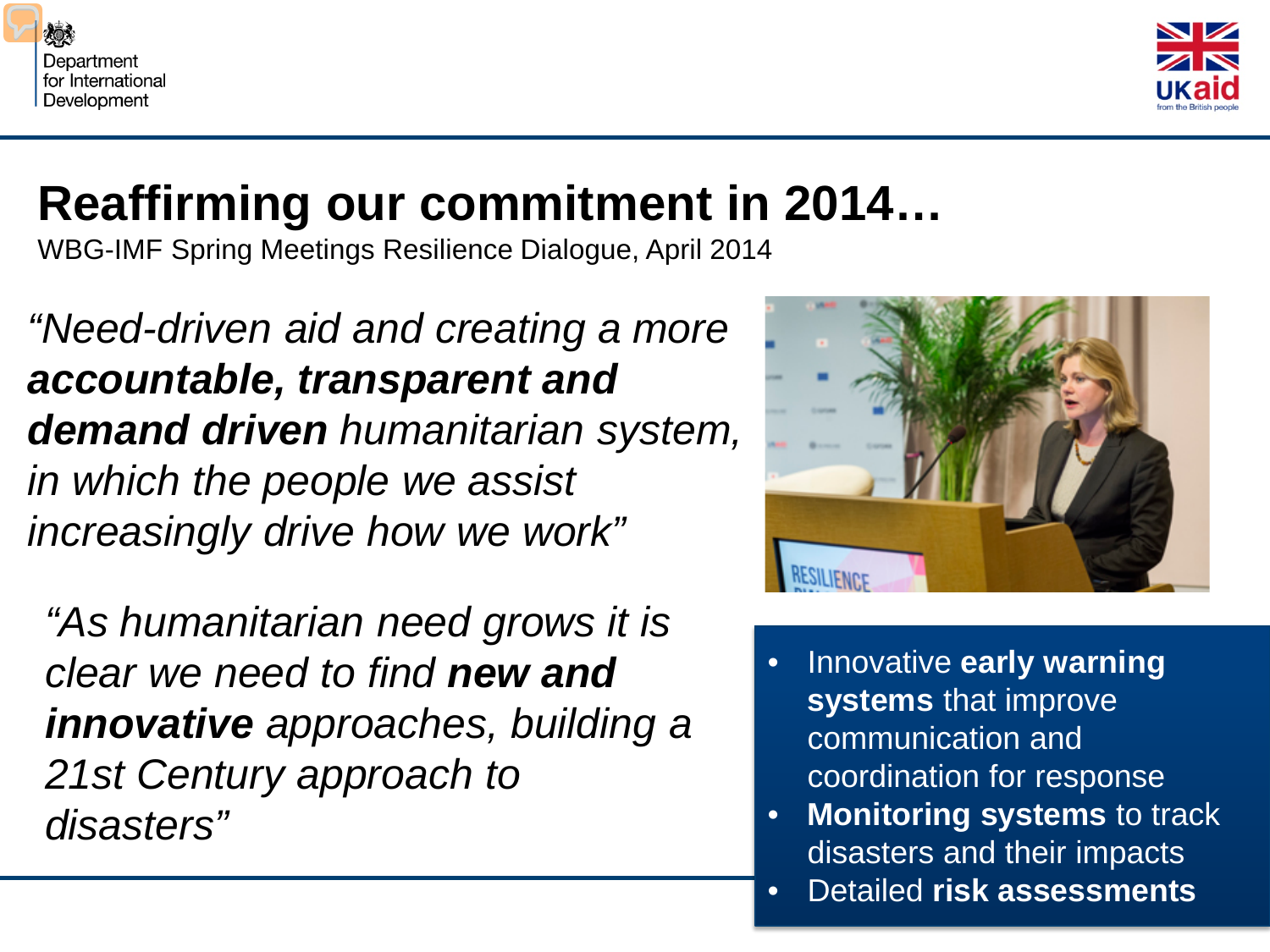



## Humanitarian Evidence and Innovation Strategy

### **Four challenges…**

**One: Decision-makers do not have routine access to robust information** about needs and future risks.

**Two: We don't really know which interventions are most effective** in reducing risk, saving lives and rebuilding livelihoods after crises.

**Three:** The **capacity** to design and deliver humanitarian response and to build resilience is **already stretched** and will become increasingly overwhelmed

**Four: The right systems and incentives are not in place** to ensure that evidence is available and used to inform decision-making**.**





**Promoting innovation and** evidence-based approaches to building resilience and responding to humanitarian crises: A DFID Strategy Paper

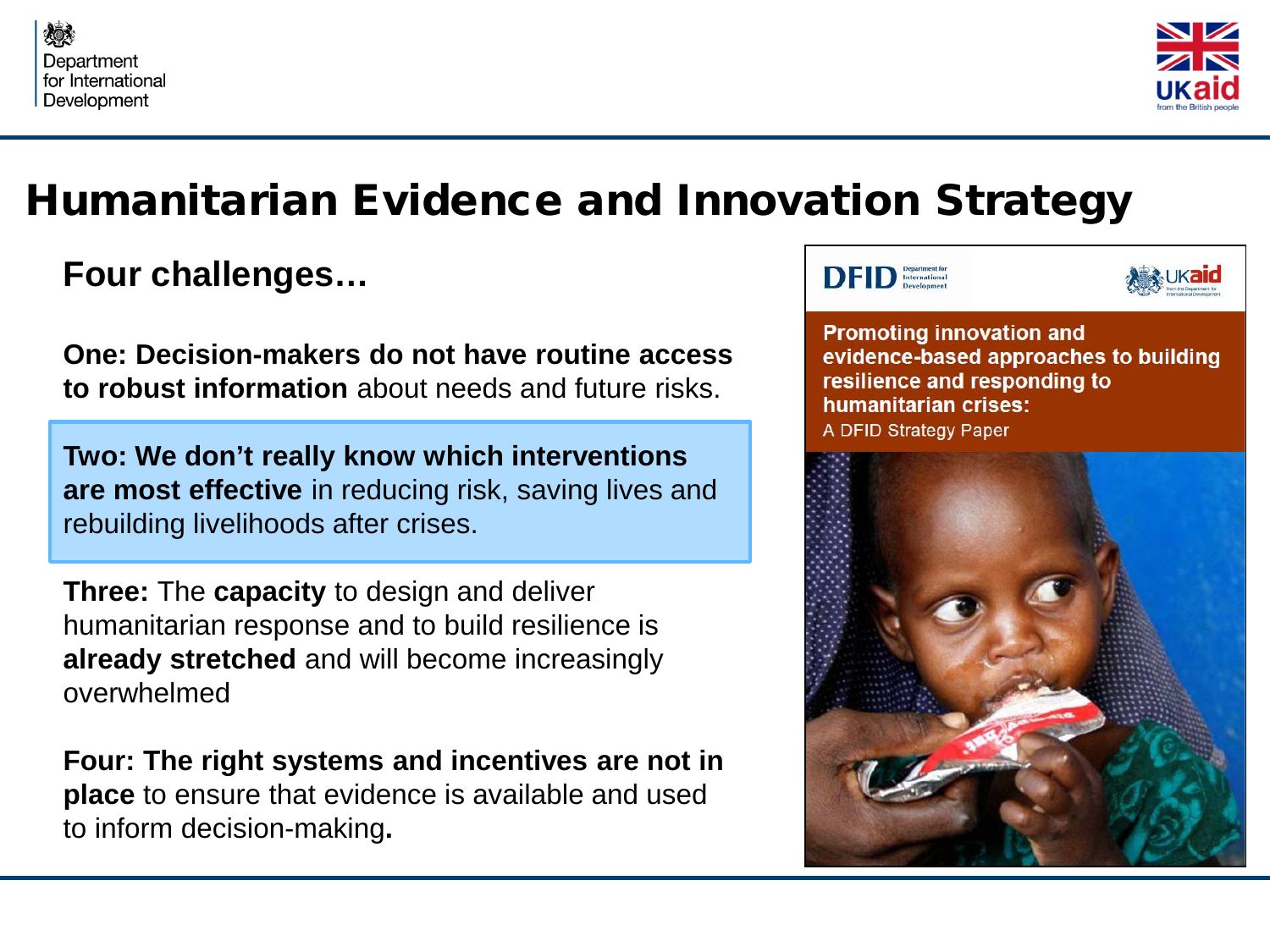



# How does DFID use data to inform humanitarian response?

- Inform policy and future programming decisions
- Build evidence
- Prove value for money (efficiency, effectiveness)
- Understand wider context of response / needs assessment / gap analysis

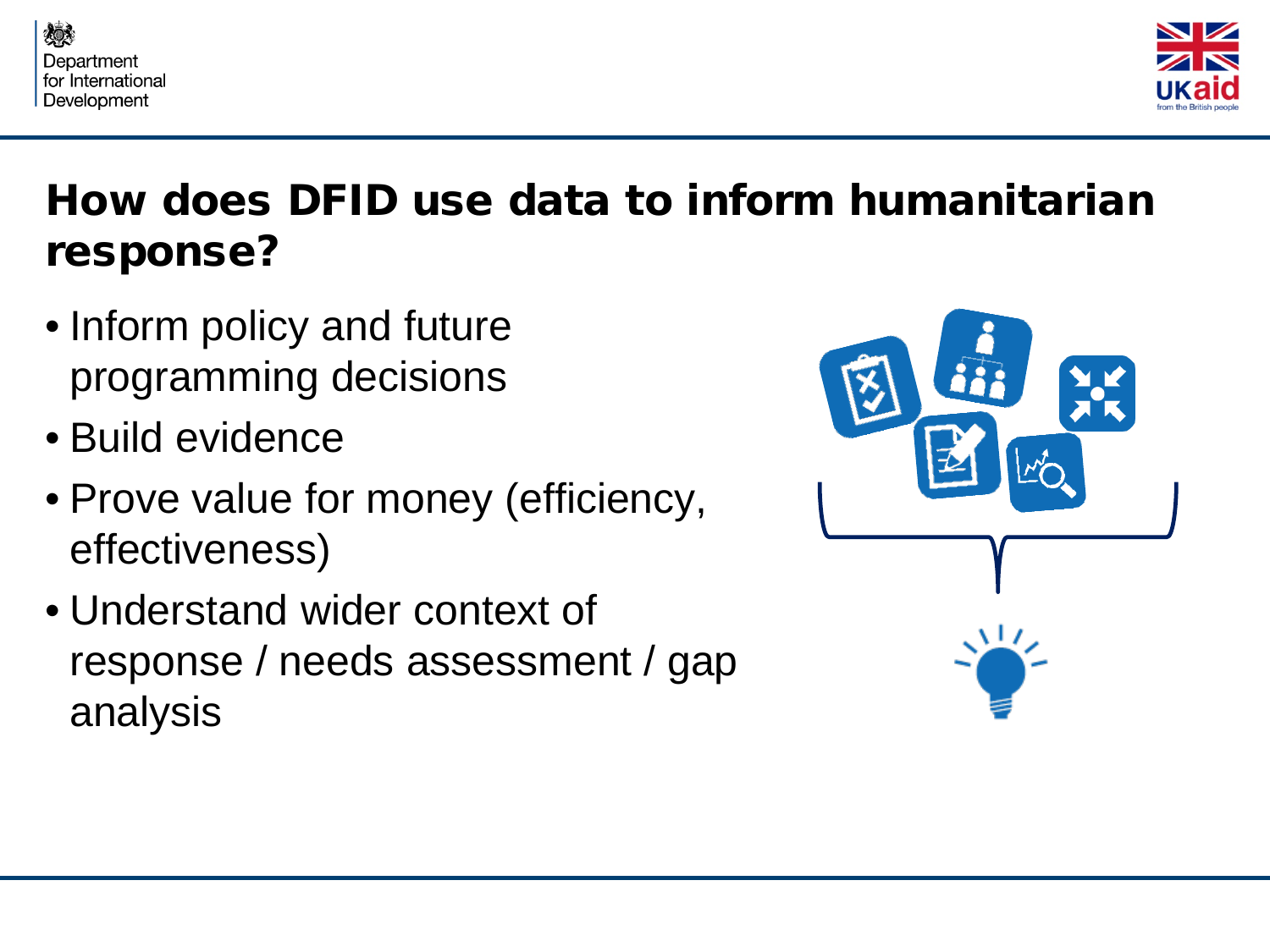### IRAQ - Humanitarian Programme (as of 10 September 2014)



**DFID PARTNER ORGANISATIONS\*** 



#### TIMELINE OF CRISIS & UK ACTION

| June<br>ISIL forces overrun large<br>areas of northern Iraq<br>leading to displacement<br>of over 1 million                                      | July<br>Continued fighting in northern<br>Iraq leads to further displace-<br>ment and lack of access to<br>services | August<br>displaces over<br>200,000 people                                                                                                                    | Sinjar mountains<br>UK conducted 7<br>airdrops of reusable<br>Fighting in Sinjar <sub>water containers,</sub><br>blankets, buckets,<br>solar lanterns and<br>food                                                                   | Siege of Amirli<br>UK conducted 2<br>airdrops of 8.5<br>tonnes of water<br>and 3 tonnes of<br>food | September<br>Displacement now<br>estimated to be 1.8<br>million across Iraq                                                                   |
|--------------------------------------------------------------------------------------------------------------------------------------------------|---------------------------------------------------------------------------------------------------------------------|---------------------------------------------------------------------------------------------------------------------------------------------------------------|-------------------------------------------------------------------------------------------------------------------------------------------------------------------------------------------------------------------------------------|----------------------------------------------------------------------------------------------------|-----------------------------------------------------------------------------------------------------------------------------------------------|
| Funding round 1<br>DFID support of $£5m$ to RRF.<br>and UN partners to reach<br>150,000 displaced people with<br>immediate lifesaving assistance |                                                                                                                     | Funding round 2<br>$DFID$ support of $£5m$ to<br>RRF partners and ICRC to<br>reach 100,000 displaced<br><b>people</b> with immediate<br>lifesaving assistance | 9 relief flights into Erbil<br>Includes 1,545 winterised tents, 10,008<br>kitchen sets, 4,720 blankets, 1,080<br>buckets, 90 shelter kits and 3,816 solar<br>lanterns and food supplies for various<br>UN agencies and NGO partners |                                                                                                    | Funding round 3<br>DFID support of $$6.5m$ to<br>NGO partners to reach<br>125,000 displaced people<br>with immediate lifesaving<br>assistance |

Data sources: DFID, OCHA Created: 10 September 2014 have changed geographical focus. The map excludes ICRC activities as it is unclear where DFID funding has been allocated.

\* Data refers to focus governorates in partner proposals. Due to the rapidly evolving nature of the crisis, some partner projects The boundaries and names shown and designations used on the map do not imply official endors The data for these maps have not been independently verified and are subject to error and omission.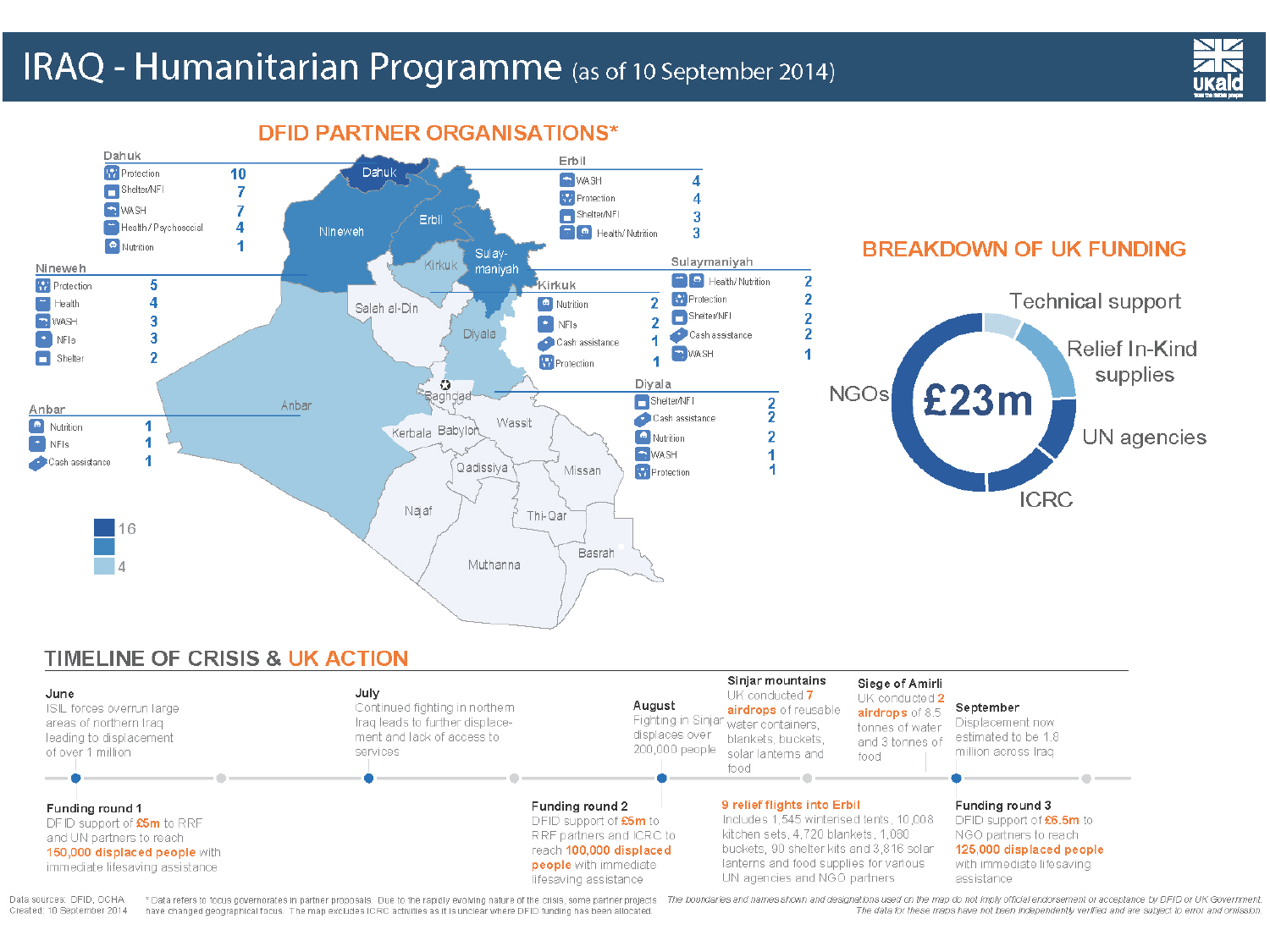



# What are our data priorities in humanitarian response?

- Clear, coordinated and comprehensive needs assessments
- Data collection acts as enabler not burden e.g. Last Mile Mobile Solutions, Pcodes, Indicator Registry
- Accountability to beneficiaries / taxpayer
	- –Value for money
	- –Feedback mechanism
- Lessons are being learned

e.g. post Typhoon Haiyan learning from best practice approaches to beneficiary accountability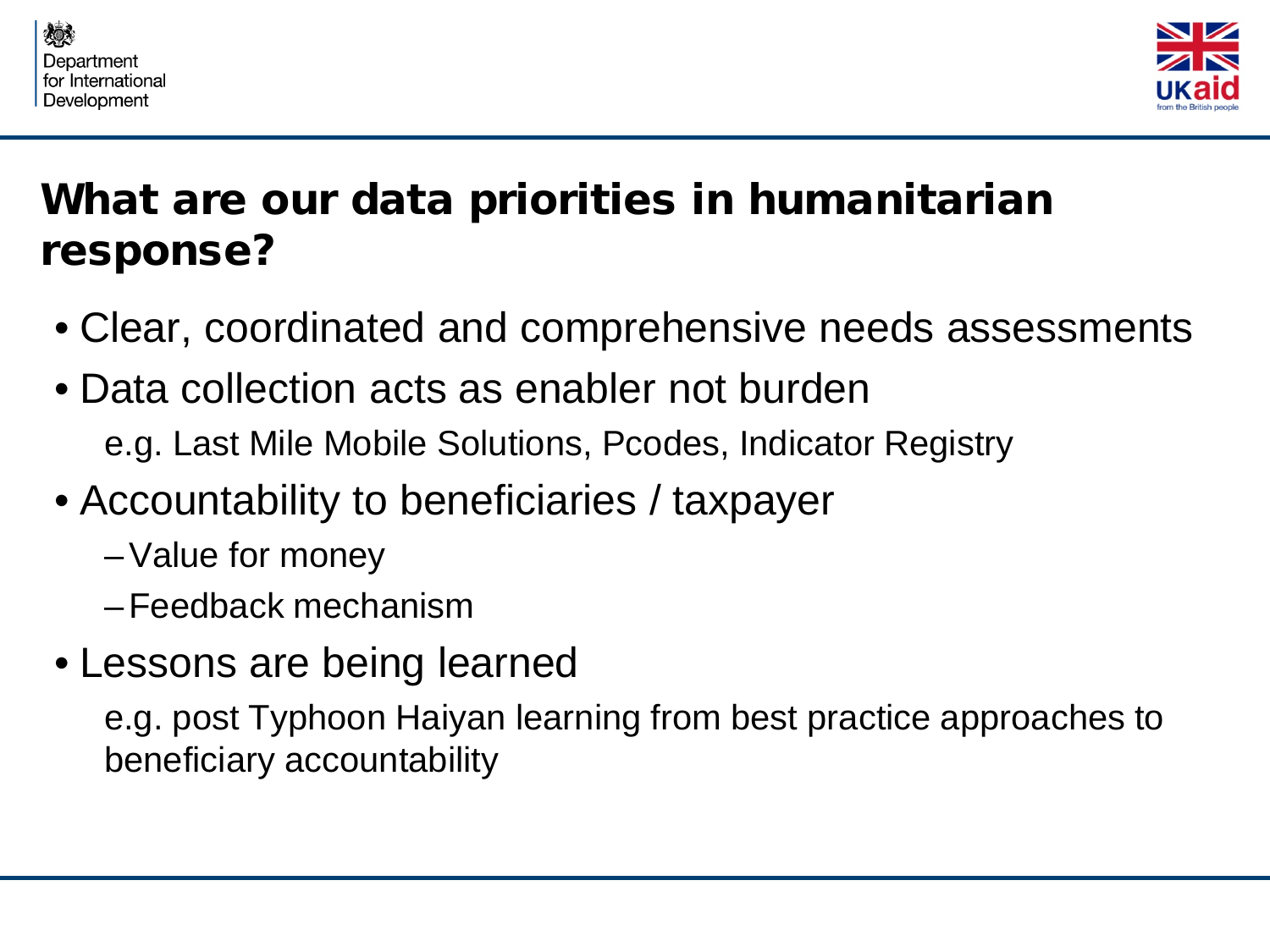



## What are we doing?







#### $\frac{1}{2}$  **HDX** Bata Exchange Development Tracker **PHYSICAL EXPOSURE SK** TO TROPICAL CYCLONE Follow how the UK invests in developing countries **START** UKaid Search **Search Projects** FUND F N W R K  $\overline{O}$ T **EXPLORE AID BY** EXPLORE AID BY  $12.1%$ **LOCATION SECTOR**